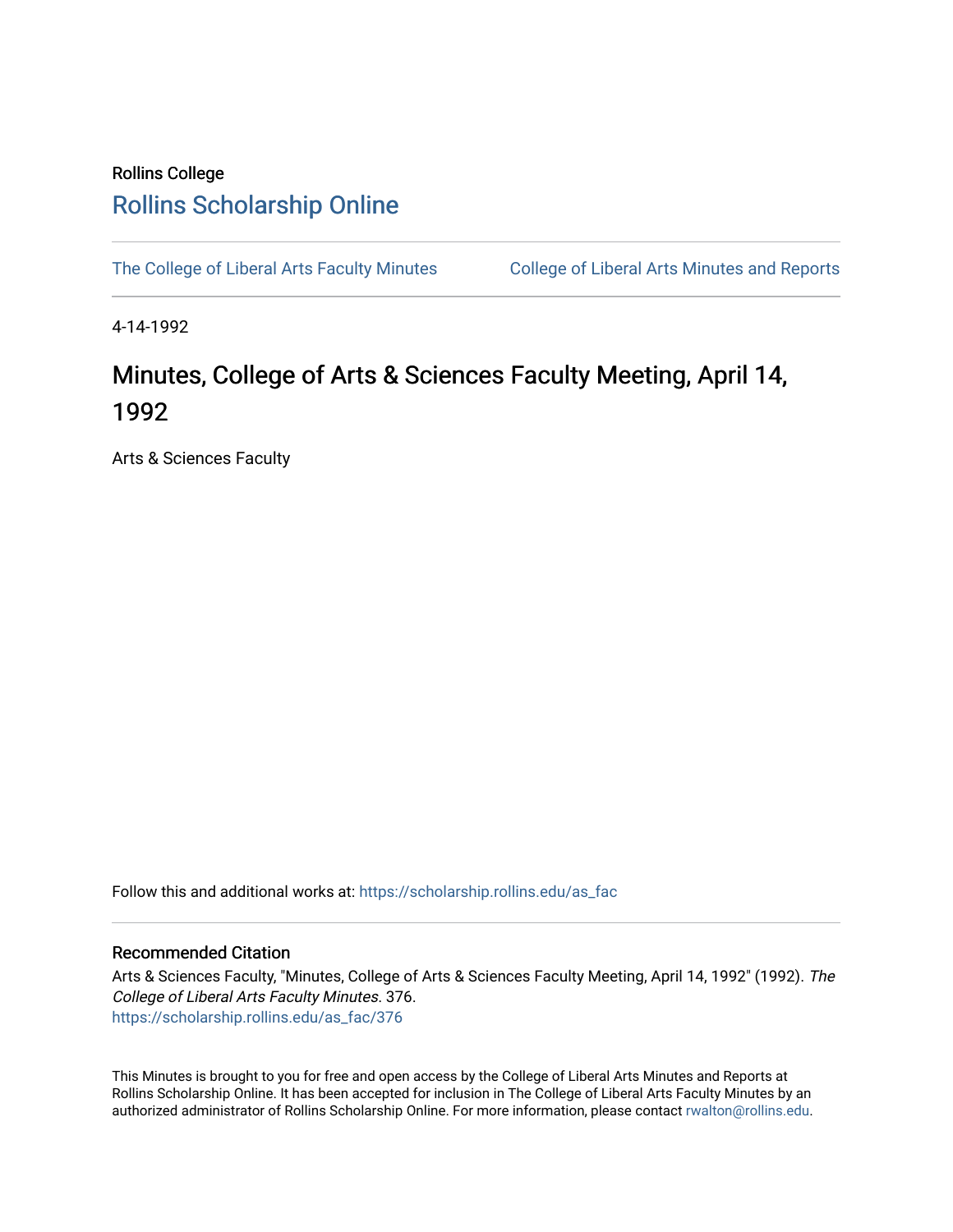Faculty President Rita Bornstein Vice President Academic Affairs & Provost David Marcell Vice President & Treasure, Lou Morrell Vice President - Development & College Relations, Warren Johnson Interim Dean of Faculty, Edward Cohen Dean of College, Steven Neilsen Dean of Admissions, Dave Erdmann President of Crummer Faculty, Jack Trifts Dean of Crummer Graduate School, Sam Certo Dean of Brevard Campus, Richard Miller Interim Dean of Hamilton Holt School, Charles Edmondson Archives/Special Collections, Kate Reich Director of Libraries, George Grant Members of the Senate Faculty of the College of Arts & Sciences Brevard Faculty President of Hamilton Holt School, Anne Marie Higgins

**FROM:**  Marvin E. Newman, Vice President/Secretary, Faculty of Arts and Sciences Senate

**DATE:**  March 17, 1992

**RE:**  Article VIII Voting Results, Notice of Meeting of the Faculty ===========================--------=========================================

The Executive Committee of the Faculty Senate verifies the following results of the vote on the Article VIII amendment to the by-laws of the college:

> In Favor  $= 79$  $Opposed = 9$ Abstentions = 3

The total vote needed for passage: 76. The by-law amendment has passed. President Kerr indicated he will continue to count any other ballots that are received and issue a final report of the voting results.

The Faculty of The College of Arts and Sciences will meet on Tuesday, April 14, 1992 at 12:30 p.m. in the Galloway Room.

Agenda

**TO:** 

- 1. Elections<br>2. by-law re
- 2. by-law revisions<br>3. Reports
- **Reports**

Respectfully submitted,

3. Reports<br>Respectfully submitted,<br>*Newin R. Newman, Vice Preside* 

Marvin E. Newman, Vice President/Secretary, Faculty of the Arts and Sciences Senate